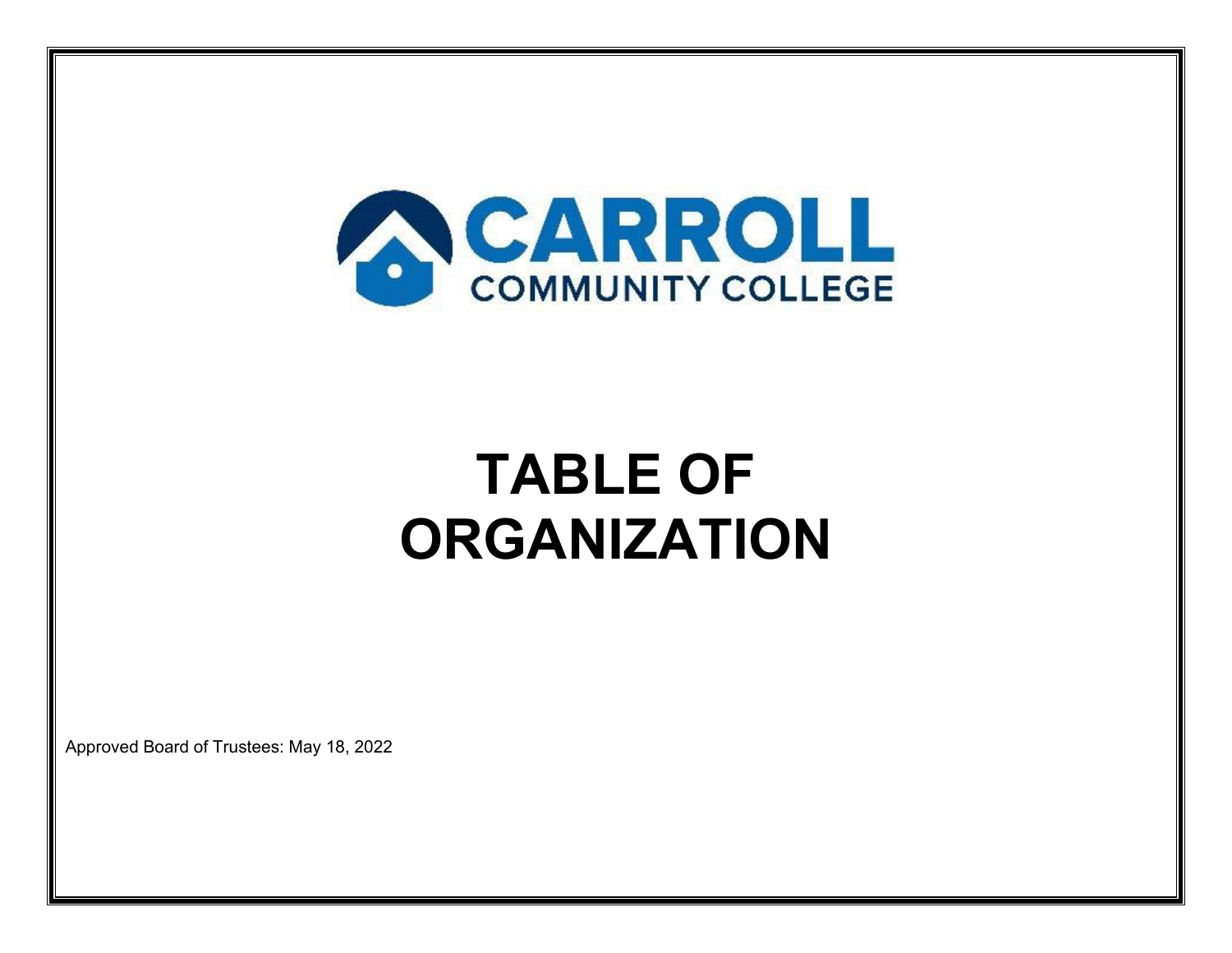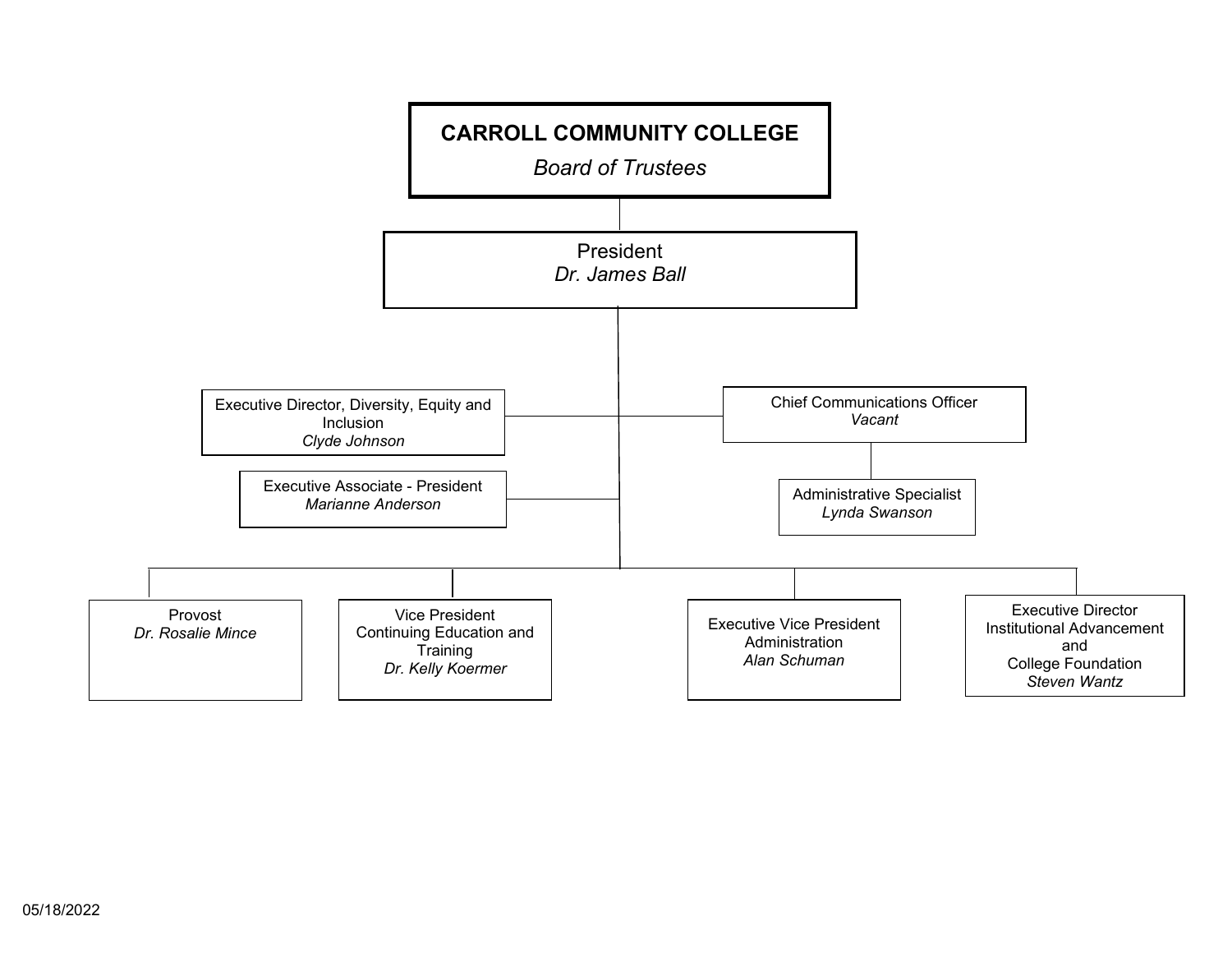#### **INSTITUTIONAL ADVANCEMENT AND COLLEGE FOUNDATION**

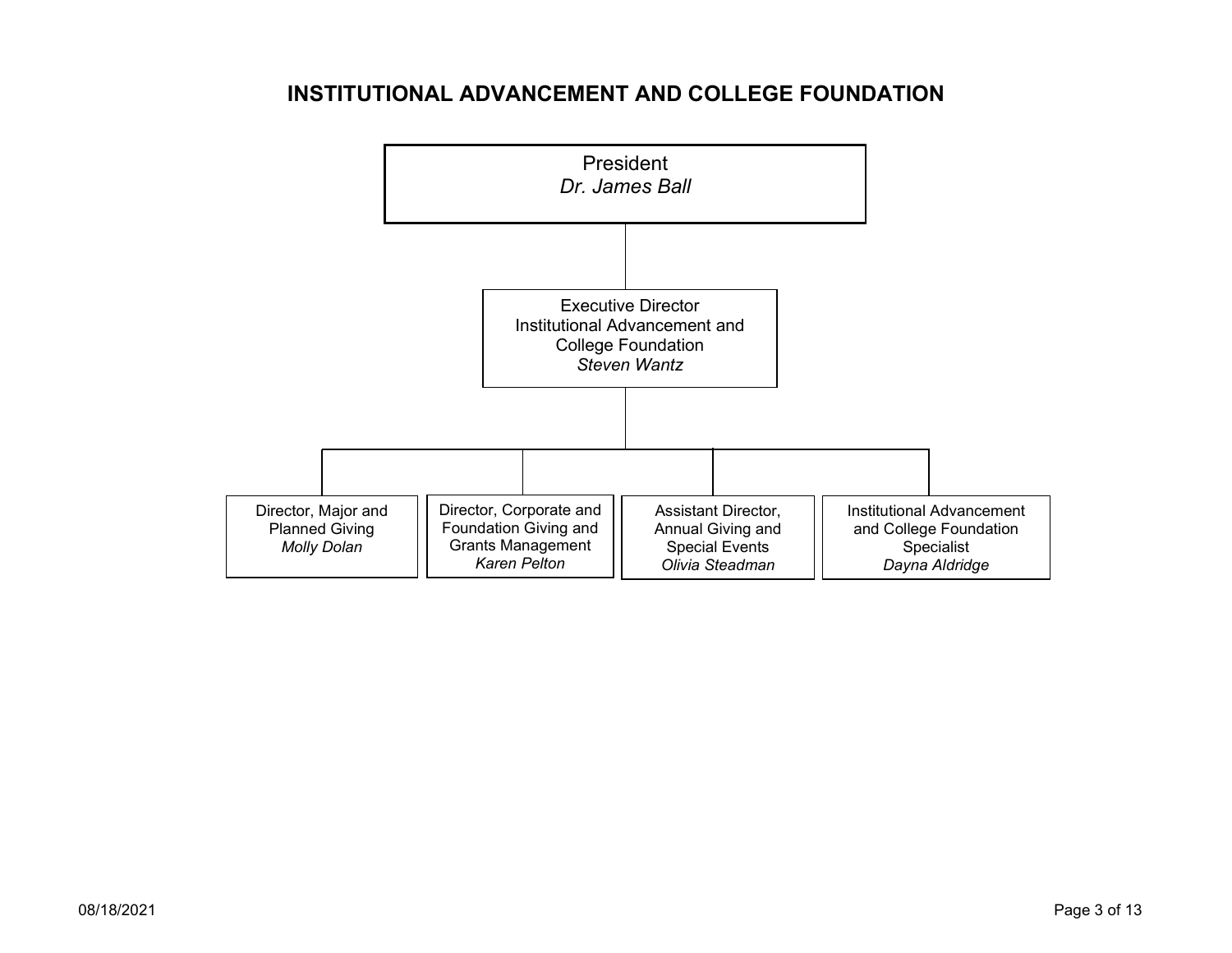#### **ACADEMIC AFFAIRS**

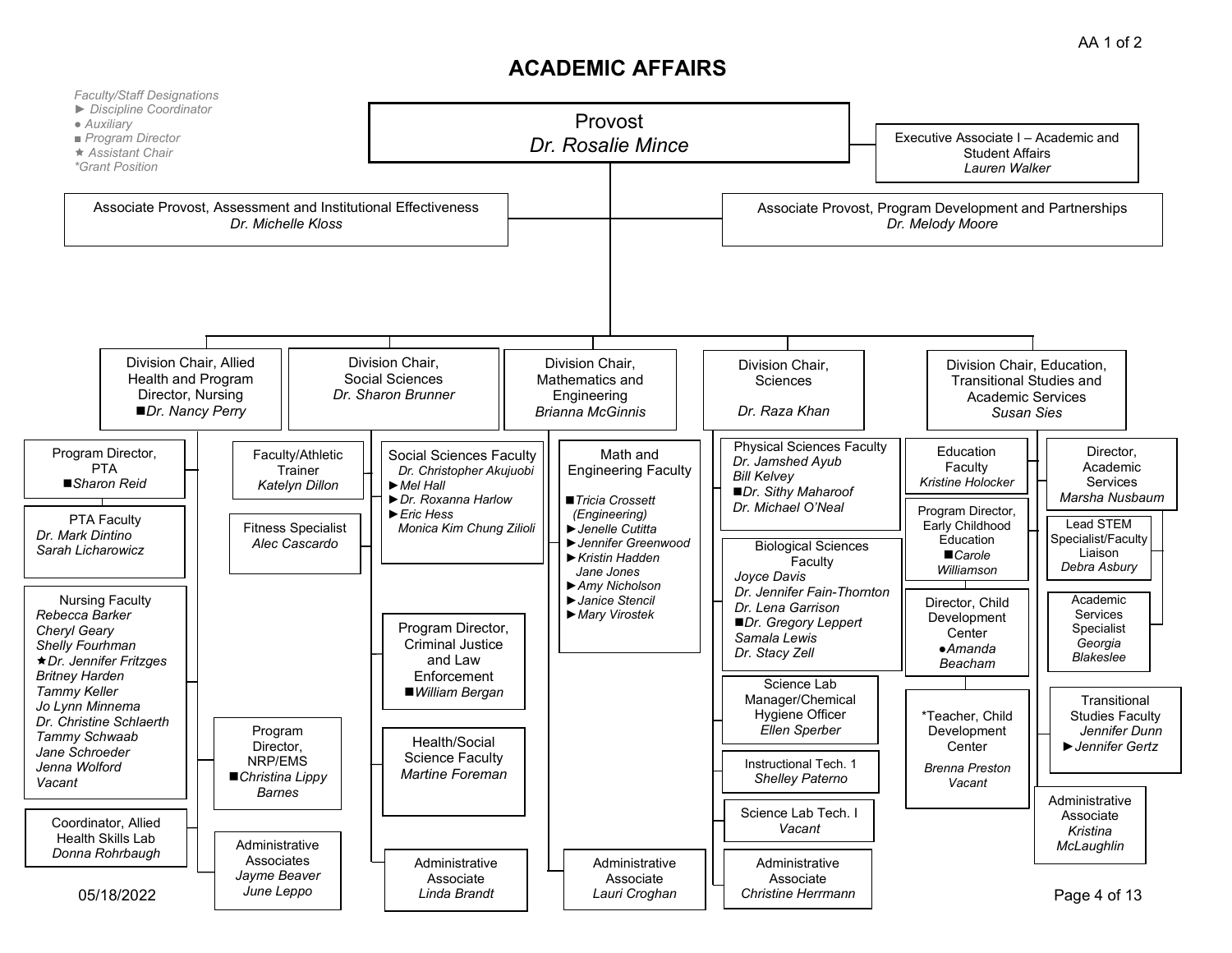#### **ACADEMIC AFFAIRS**

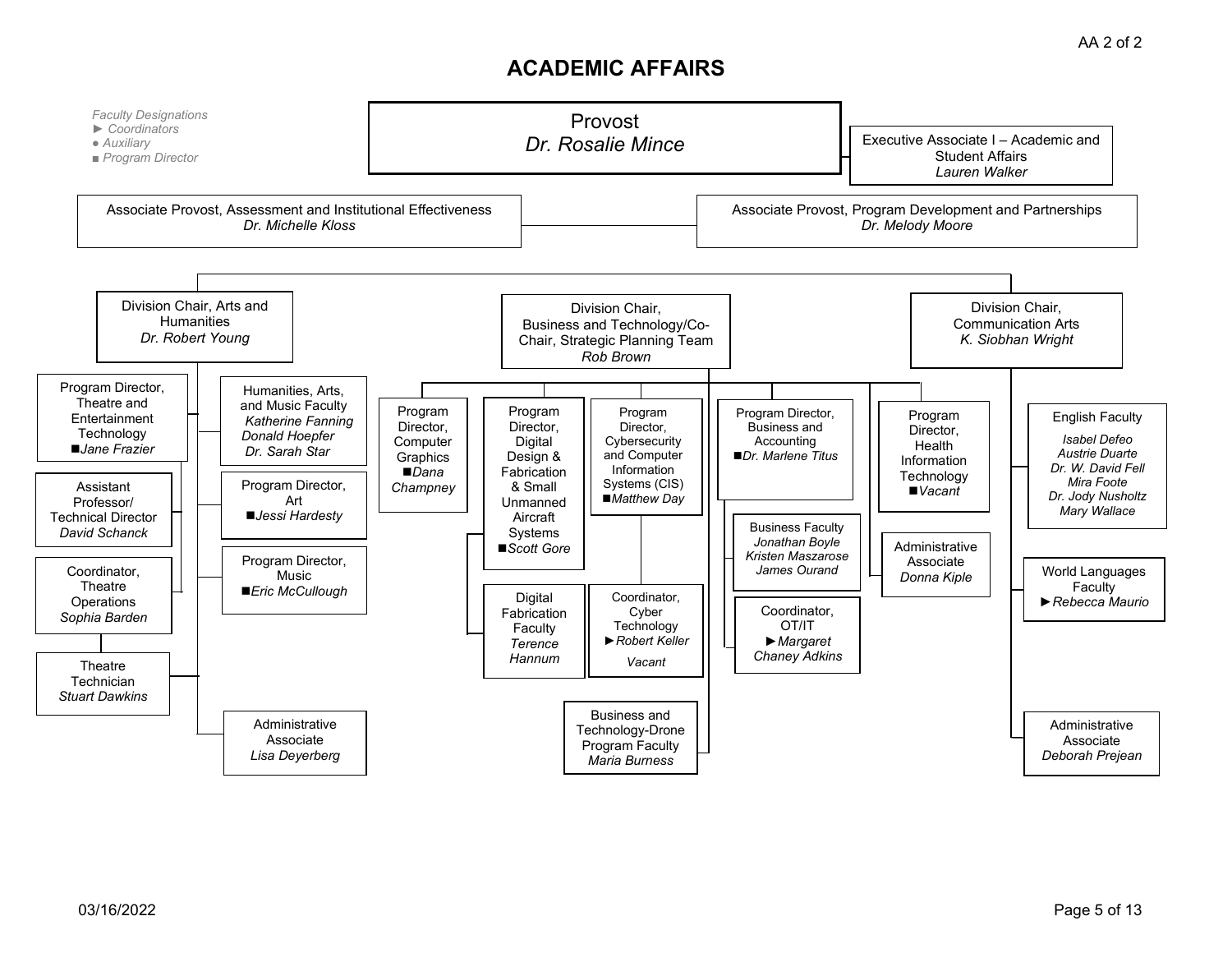## **STUDENT AFFAIRS**

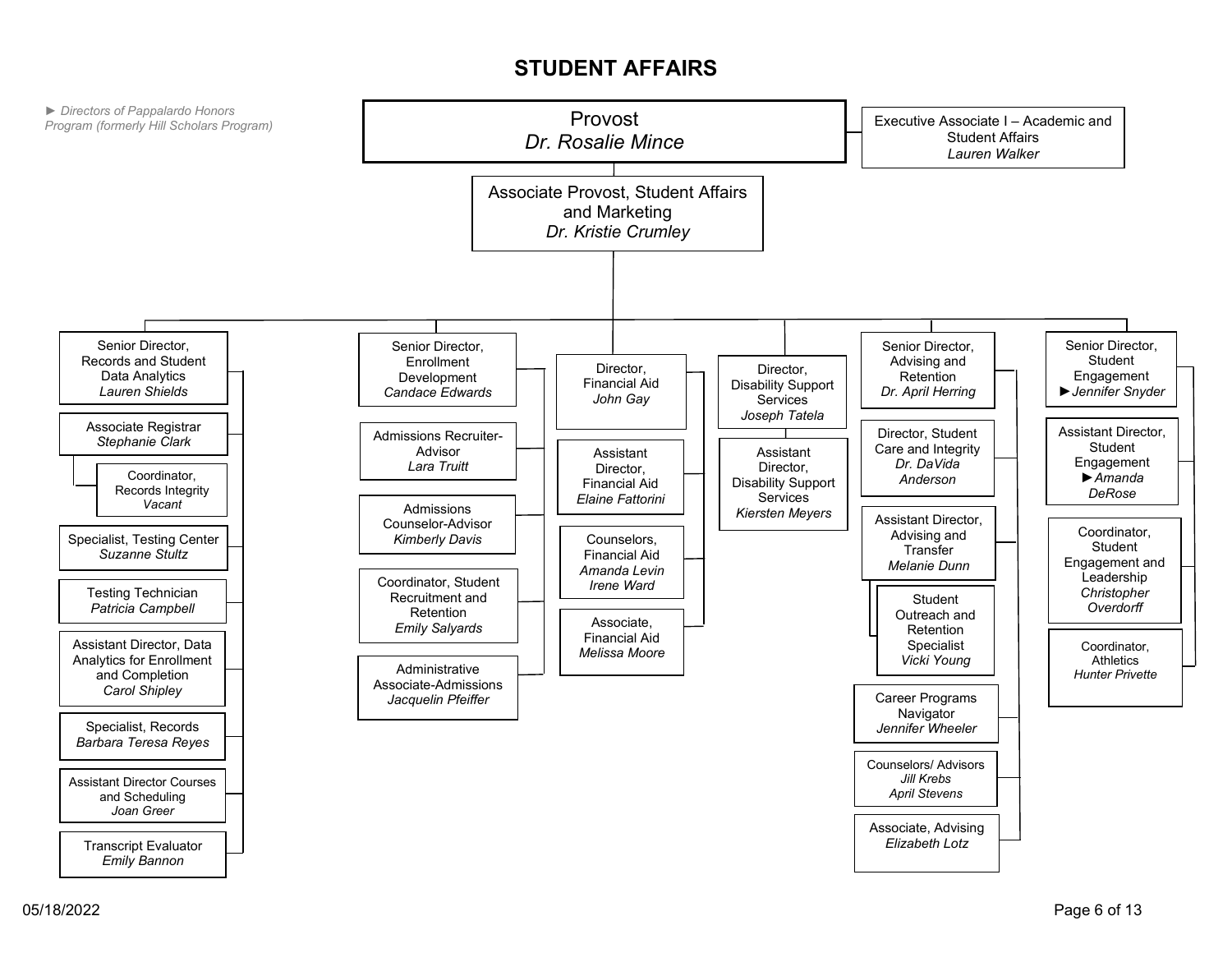# **LEARNING RESOURCES**



\*Grant Position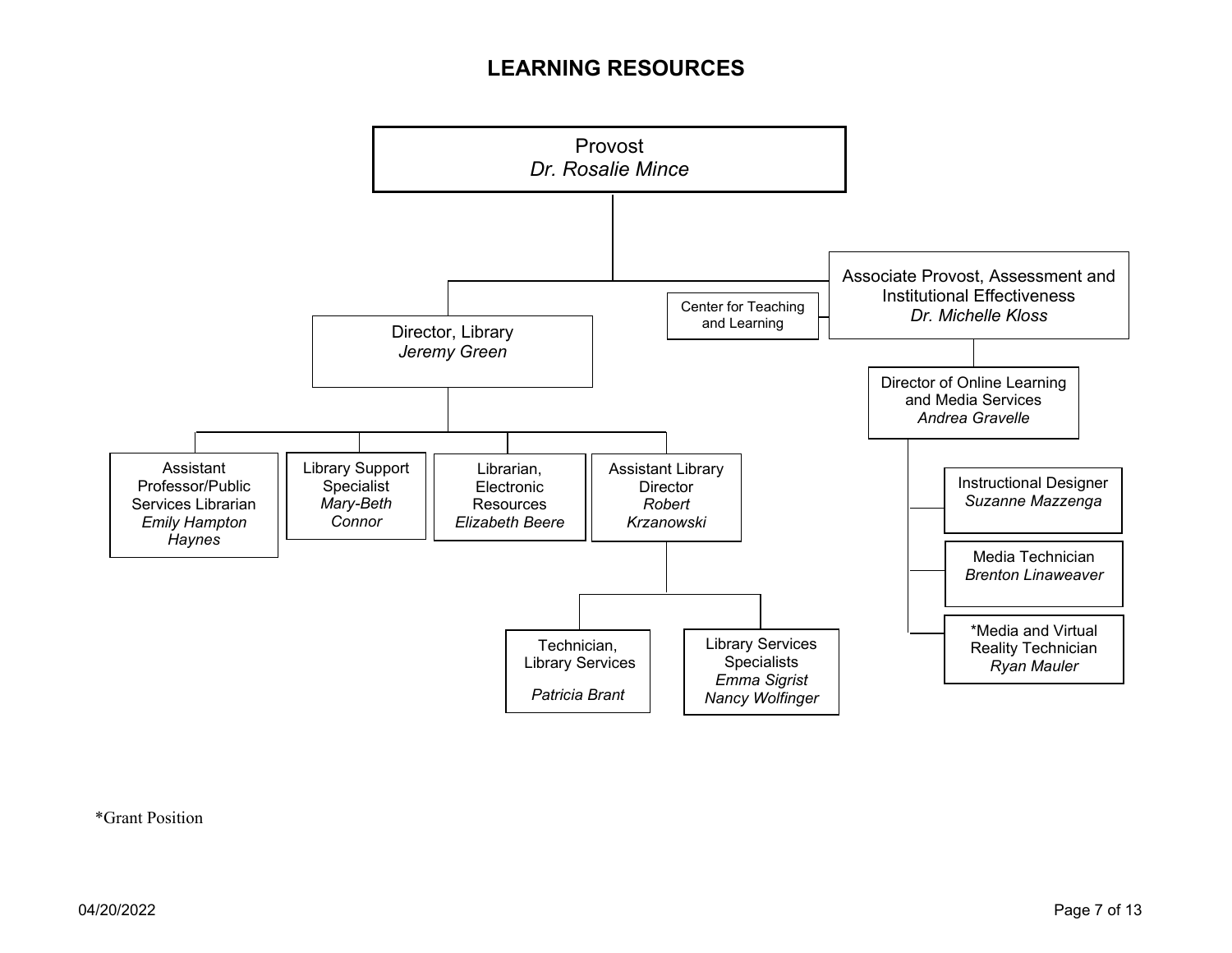# **PLANNING, MARKETING AND ASSESSMENT**

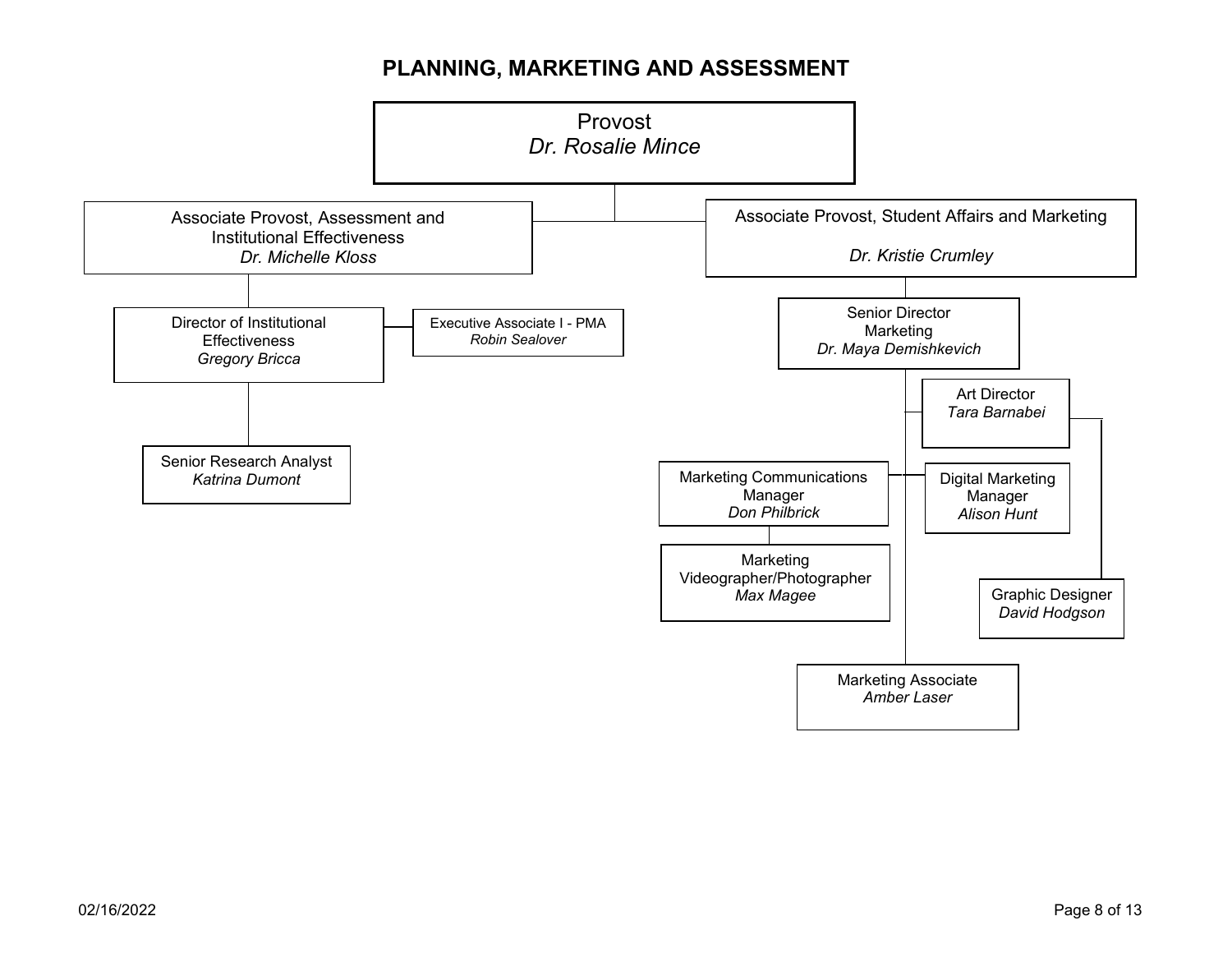#### **CONTINUING EDUCATION AND TRAINING**



\* Grant Positions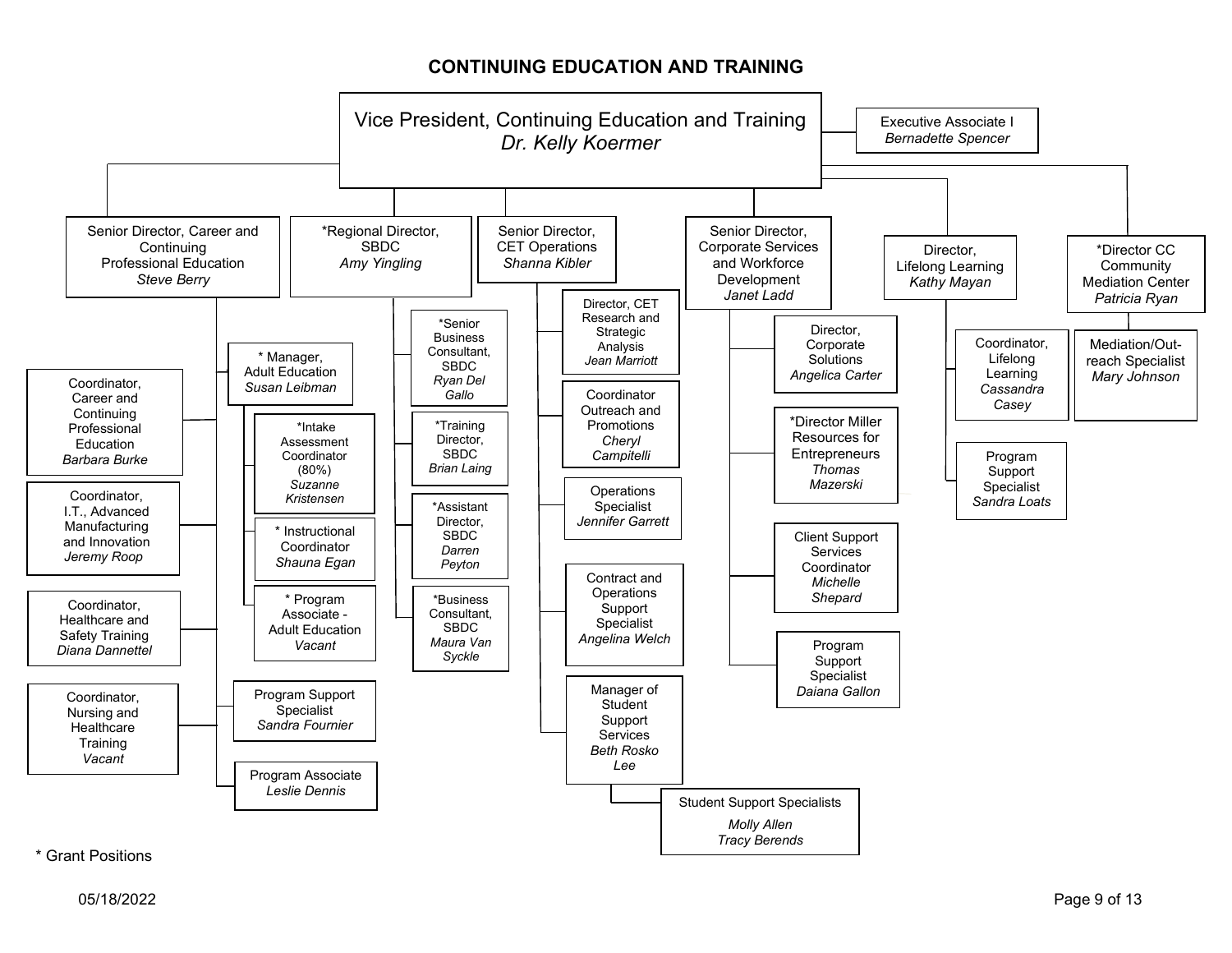#### **ADMINISTRATION FISCAL AFFAIRS, FACILITIES, RISK MANAGEMENT, HUMAN RESOURCES**

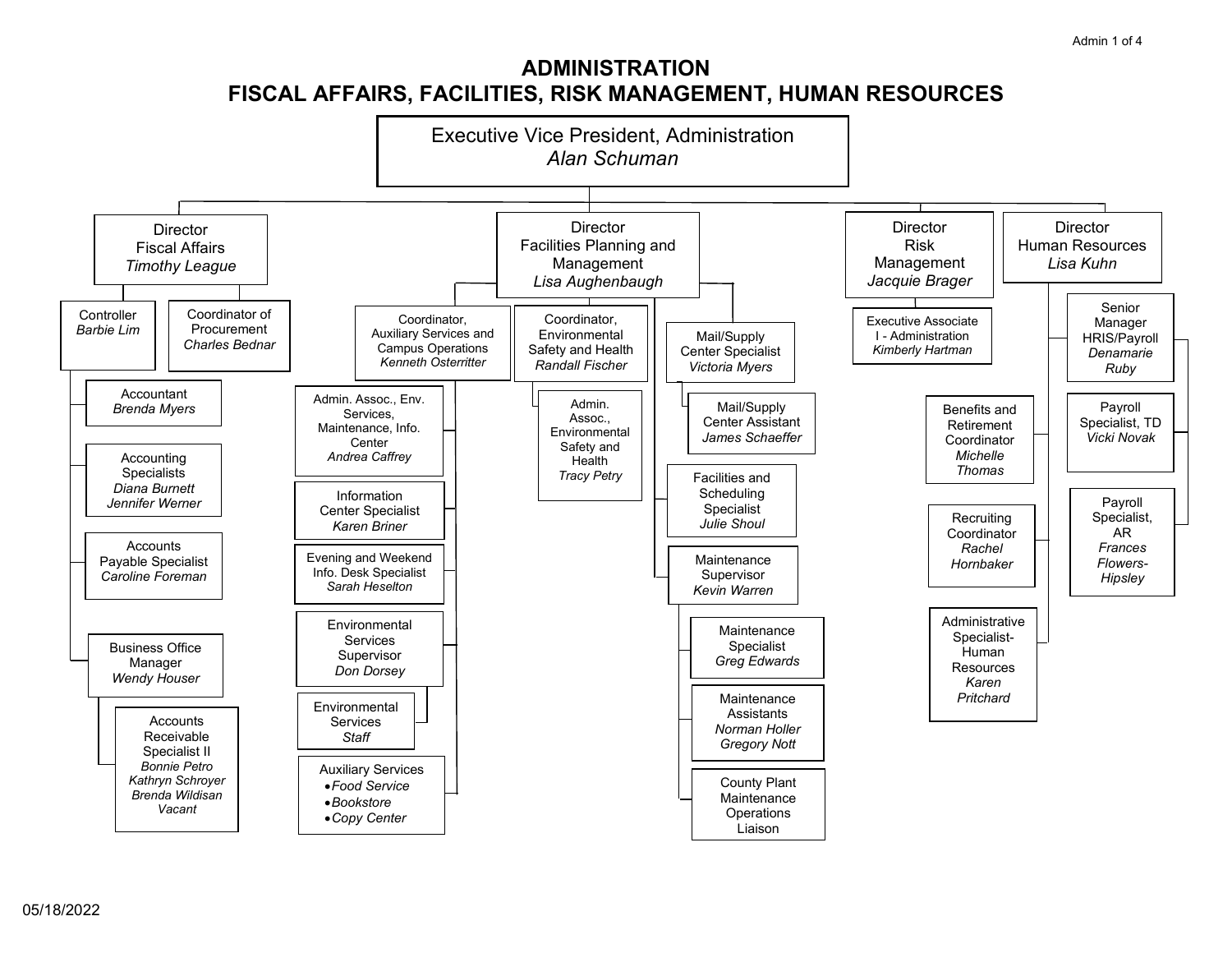# **ADMINISTRATION: NETWORK AND TECHNOLOGY SERVICES**

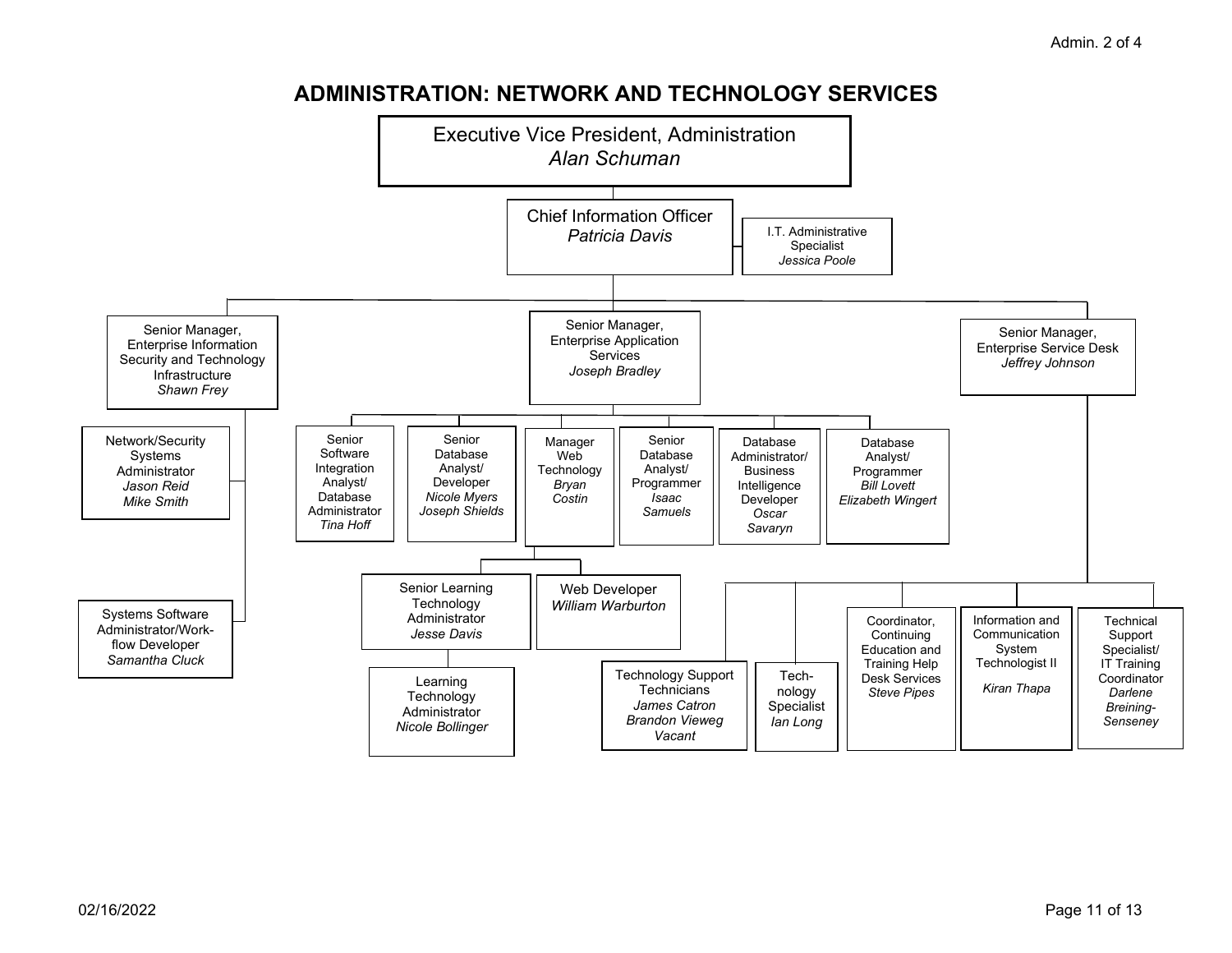# **ADMINISTRATION: CAMPUS POLICE**